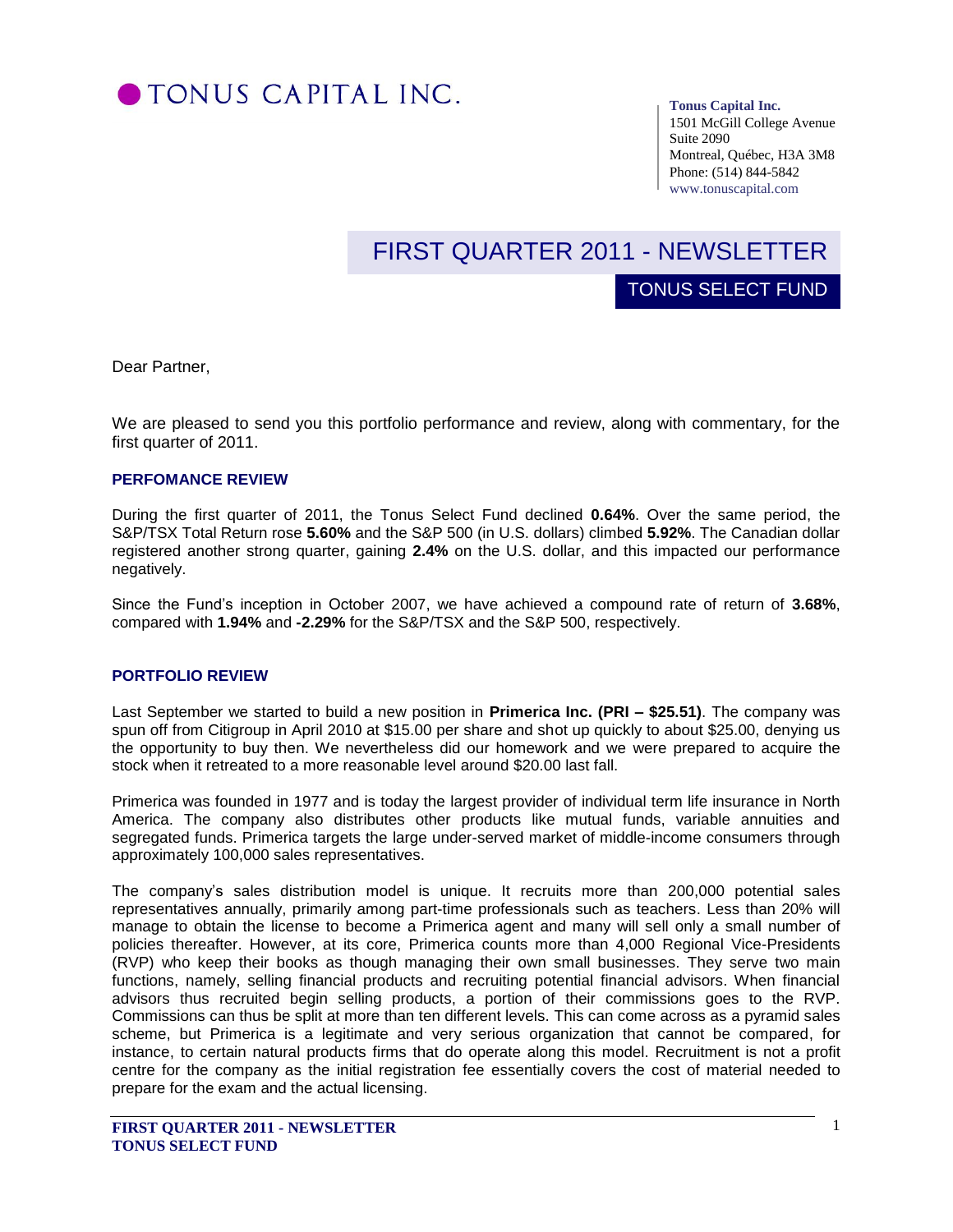Moreover, the demanding nature of the licensing process early on eliminates those individuals who are not serious about joining and making a real commitment to succeed with Primerica.

Normally, we are not particularly big fans of this sort of sales organization. This is why one of us went under cover and signed up for the Primerica advisor program. After a few months at it, we realized that the licensing process was perfectly legitimate and that we were dealing with a very serious organization, so much so that we ended up buying two term life insurance policies from them. Their premiums were equal to or lower than anything we could find elsewhere. Thanks to its unique sales structure, Primerica is the industry's low-cost provider of individual term life insurance.

The reason we were intrigued by Primerica is that, as you know, we like to find situations where there is a willing seller. Citigroup fit this mould as it needed capital to replenish its weak balance sheet. Primerica was non-core and an ideal asset to sell off.

The deal was a complicated one and necessitated extra work on our part to sift through the thick prospectus. The effort was worth the while, however. Just prior to the IPO, Primerica ceded 80% to 90% of its in-force policies to Citi Reinsurers. In other words, Primerica shrunk its business by more than 80%.

What makes this structure interesting going forward is that, as a new public company, Primerica will not need to work excessively hard to grow. If it just manages to maintain the rate at which it underwrote term life policies prior to going public, Primerica will grow at least 10% annually for many years to come. This is because the company will retain a much larger portion of the new policies than the 20% of its old book of business that it did not cede to Citi. We believe the company will earn more than \$2.30 per share this year and could potentially earn as much as \$4.00 a share within the next six years. The company is well capitalized, enjoys an A+ credit rating from A.M. Best, and can count on co-CEOs who have been with the company for more than 20 years, long before Primerica was part of Citigroup. The two are very excited about reverting to being an independent firm that no longer has to funnel all of its free cash flow to head office. To our eyes, the main risks facing the company are failure to recruit and license new financial advisors at a faster pace than in recent years and regulatory changes that could jeopardize the unique structure of its sales force. Moreover, Citigroup remains a large shareholder and any decision to sell a large block of shares could exert pressure on the stock in the short term. This is precisely what happened in April when Citigroup decided to unload 12 million of its shares. As a result, the stock dropped from about \$25.00 to its actual price of \$22.70. However, as this event had no impact on the intrinsic value of Primerica, we see this as no more than a temporary fluctuation. After the transaction, Citigroup still owned 17 million shares or approximately 20% of Primerica.

During the quarter, we also sold our remaining position in **Penn Millers Holding Corp. (PMIC – \$14.17)** at \$14.50 a share. The demutualization of this small U.S.-based P&C insurance company turned out to be a good investment for us (for those not familiar with this name, check out our previous letters). When we bought the stock in the fall of 2009, the margin of safety was so wide that the risk of losing money was practically nil. We realized a profit of more than 30% with Penn Millers and, as it accounted for more than 6% of our portfolio at cost, the impact on our performance was significant.

Moreover, we decided to sell our holdings in **Washington Post Corp. (WPO – \$437.56)** and **American Public Education Inc. (APEI – \$40.45)** at a nice profit as we felt investors were not sufficiently discounting the growing regulatory risk surrounding the for-profit education industry and the impact it could have on profits. Also, we did not believe that the market fully realized the gravity of the fact that the size of the potential student pool is shrinking. Most companies in the industry, if not all, have more stringent criteria for recruiting new students and are looking for those with a higher likelihood of completing their diplomas versus those with a high probability of dropping out. Being more selective will have a long-term positive effect on bad debt as dropping out is a main reason students default on their student loans. However, in the short term, the process will restrict the target group of potential students, raise student acquisition costs, and impact the student-to-program ratio adversely.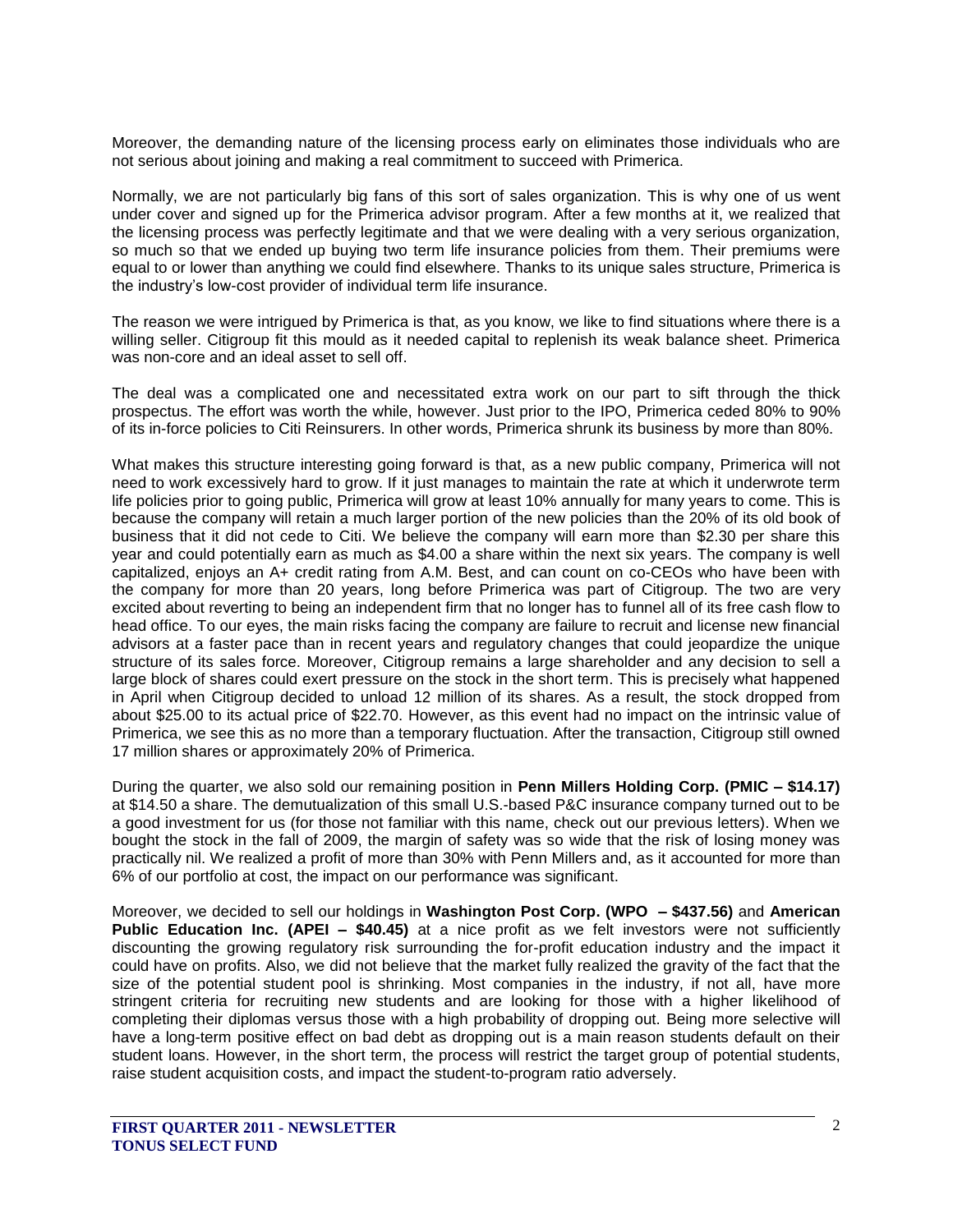### **COMMENTARY**

One stock impacted our performance dearly during the quarter, though we believe it is only a short-term hit. **LoJack Corporation (LOJN – \$4.69)** dropped 27% on the quarter after posting a very strong performance in the second half of 2010. What we learned from this investment is that it is sometimes better to have no sell-side analyst tracking a stock than to have one doing a terrible job of it.

We knew that this particular analyst was overly generous in his 2011 EBITDA estimates, but this did not really bother us as we make our investment decisions based on our own analysis of the facts, not someone else's. However, we believe others trusted his guidance and, when the company released strong earnings in the third quarter of 2010, a new group of momentum investors cropped up among the top LoJack shareholders. Most of these players probably trusted the analyst's EBITDA forecast of \$21 million for 2011 yearend. However, last February, when LoJack issued its guidance of \$16 to \$18 million in EBITDA for 2011, these same short-term momentum players exited the stock as fast as they bought in. This exodus bore down on the stock price. As you might recall from our Q3 letter, we expected LoJack to earn about \$15 million, which is even lower than the company's forecast. So, we were actually quite satisfied with the results.

Then news broke on March 23 that LoJack's Brazilian licensee, Global Tracker, was suing the company for \$400 million for breach of contract. Naturally, we were not pleased with this turn of events. However, we did not panic. First, we were aware of the friction between the two: Global Tracker experienced some financial difficulties during the past recession and, as a result, LoJack was having problems collecting receivables from them. Management put pressure on them to get their money and, by the end of 2010, receivables were back in line with historical levels. Chances are that Global Tracker did not appreciate being "bullied" by LoJack and retaliated with this bogus lawsuit. Although we believe the grievance to be without merit, we are not taking it lightly given that litigation is often a long process to settle and the legal costs can be substantial. Though the stock of course reacted negatively to this situation, it still held at about \$5.00 after the news came out.

What really pushed the stock price down as low as \$4.25, though, was when the sell-side analyst posted a note two days after the lawsuit was filed downgrading the stock from buy to neutral. In it, he slashed LoJack's international growth by 500 basis points, implying that the Brazilian licensee represented 20% of the company's revenue. We knew from all the work we had done that this was way off the actual figure of about 10%. We immediately advised LoJack management of the analyst's obvious error and asked them, despite their policy of not commenting on the magnitude of their business with licensees, to set him straight. They must have done so because, later that same day, the analyst posted a second note stating now that he believed revenue from the Brazilian licensee to be closer to 10% of total company sales instead of 20%. Interestingly, though, he never adjusted his international growth figure to reflect this.

Needless to say that it is upsetting to see one of our largest positions hit hard and all the more so when it occurs in part because of inaccurate reporting. However, the situation afforded the chance to be opportunistic. When the analyst published his first erroneous note, we jumped on the occasion to buy more LoJack stock at very attractive prices as low as \$4.25.

We believe the stock is still extremely inexpensive. Even if we write off all profits from its Brazilian licensee, it would still be trading at four times EV/EBITDA. However, if we assume that the lawsuit is dismissed and EBITDA from Global Tracker holds at its present level, LoJack stock is trading at less than three times EV/EBIDTA, making this a very appealing investment for us.